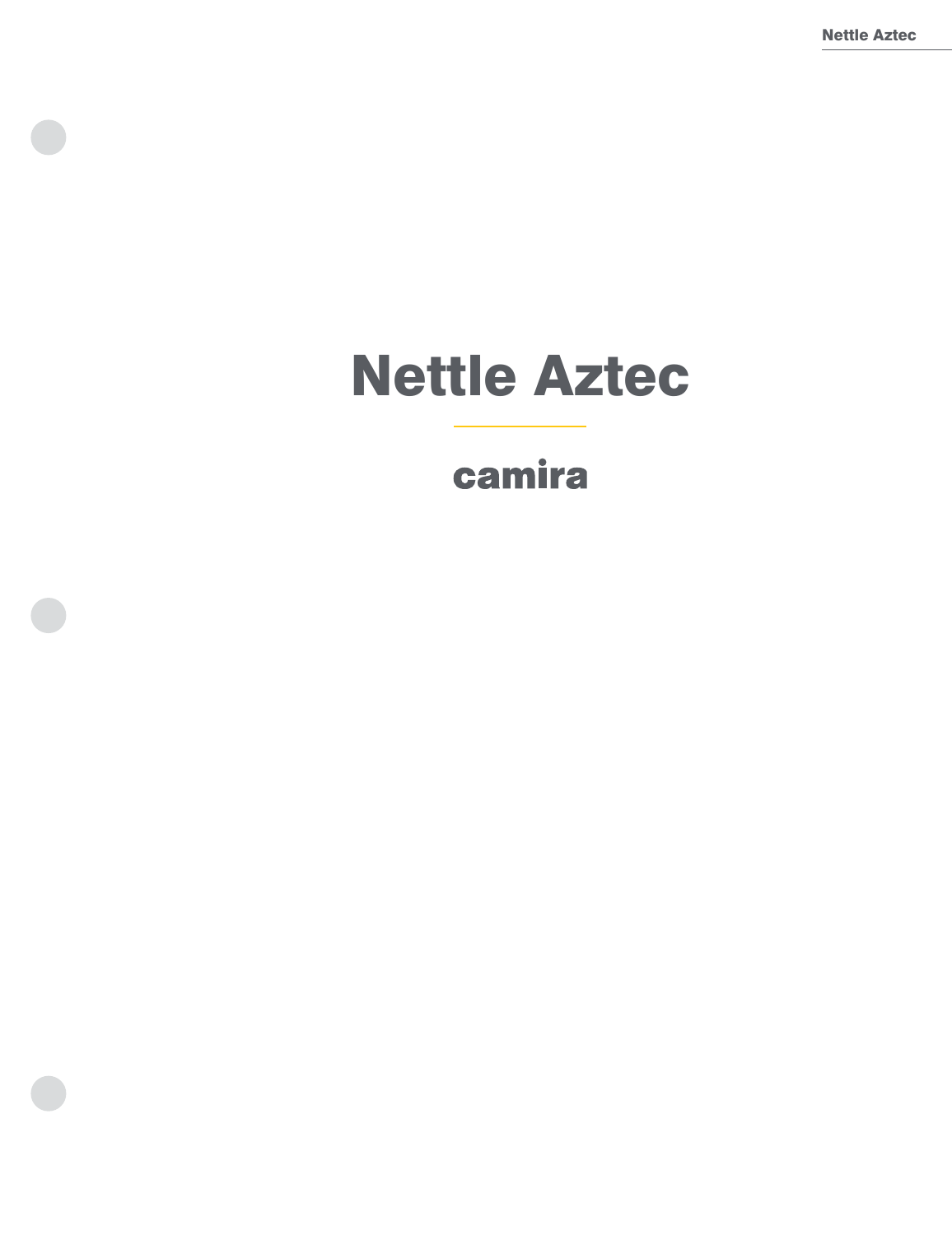## Photographic fabric scans are not color accurate. Always request actual fabric samples before ordering.



OWA07



OWA03



Maya OWA06



Canvas OWA02



OWA05





OWA04



OWA01

Eagle OWA08